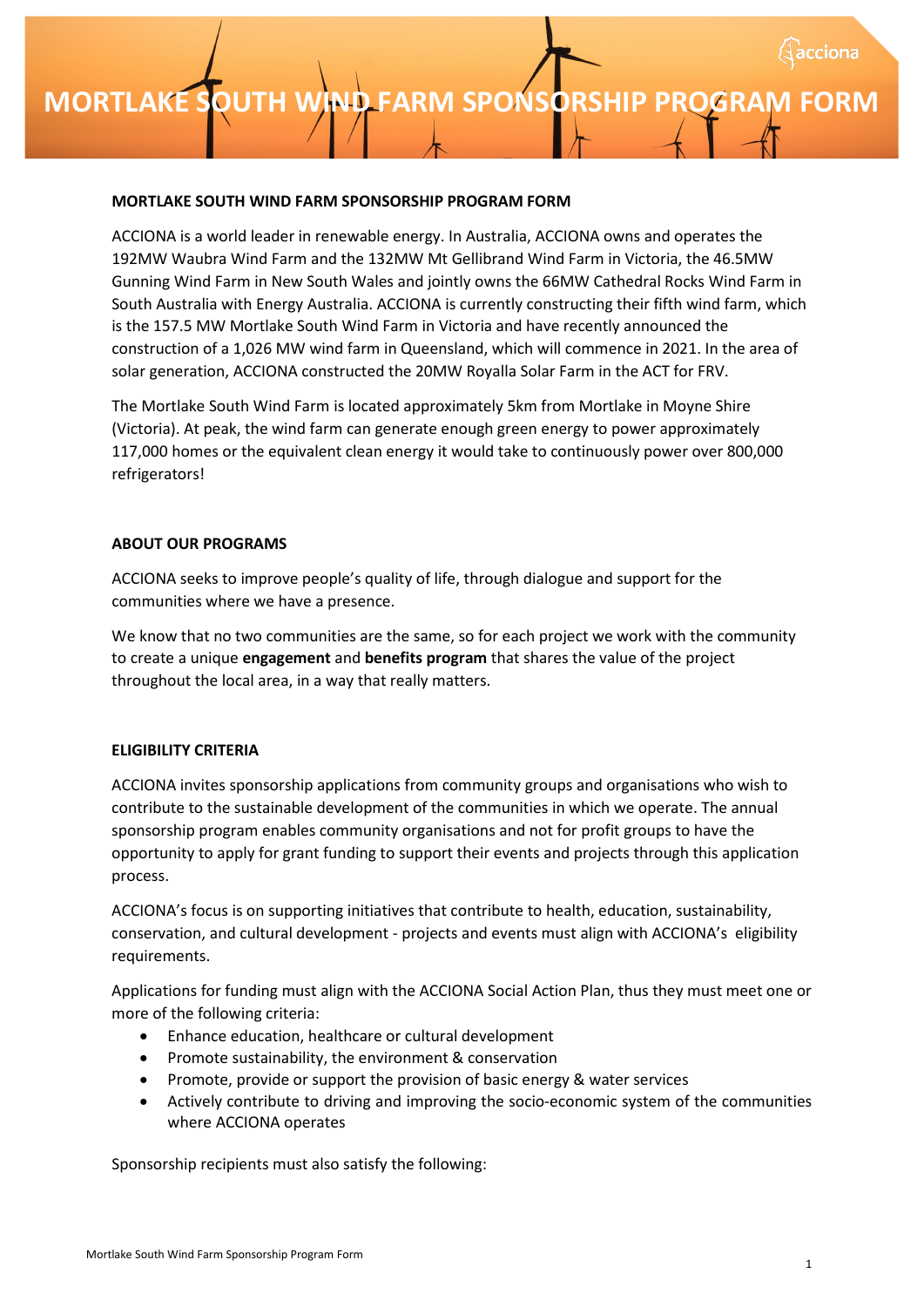

- Operate as a not for profit
- Have a direct link with the communities in which we have wind / solar farm interests

ACCIONA will not fund third-party fund-raising activities; events that are illegal in nature; payment of existing debts; or activities and events whereby a solitary individual derives benefit.

### **SELECTION AND EVALUATION**

Information about our selection and evaluation process can be found on our website via the link below: [https://www.acciona.com.au/our-purpose/sustainability/social-development/sponsorship](https://www.acciona.com.au/our-purpose/sustainability/social-development/sponsorship-program/)program/

#### **TIMING**

**Applications for funding closes on Friday 26th March 2021.**

**Successful sponsorship applicants will be notified in April 2021.**

#### **PAYMENT TERMS**

Information about our payment terms can be found on our website via the link below: <https://www.acciona.com.au/our-purpose/sustainability/social-development/sponsorship-program/>

cciona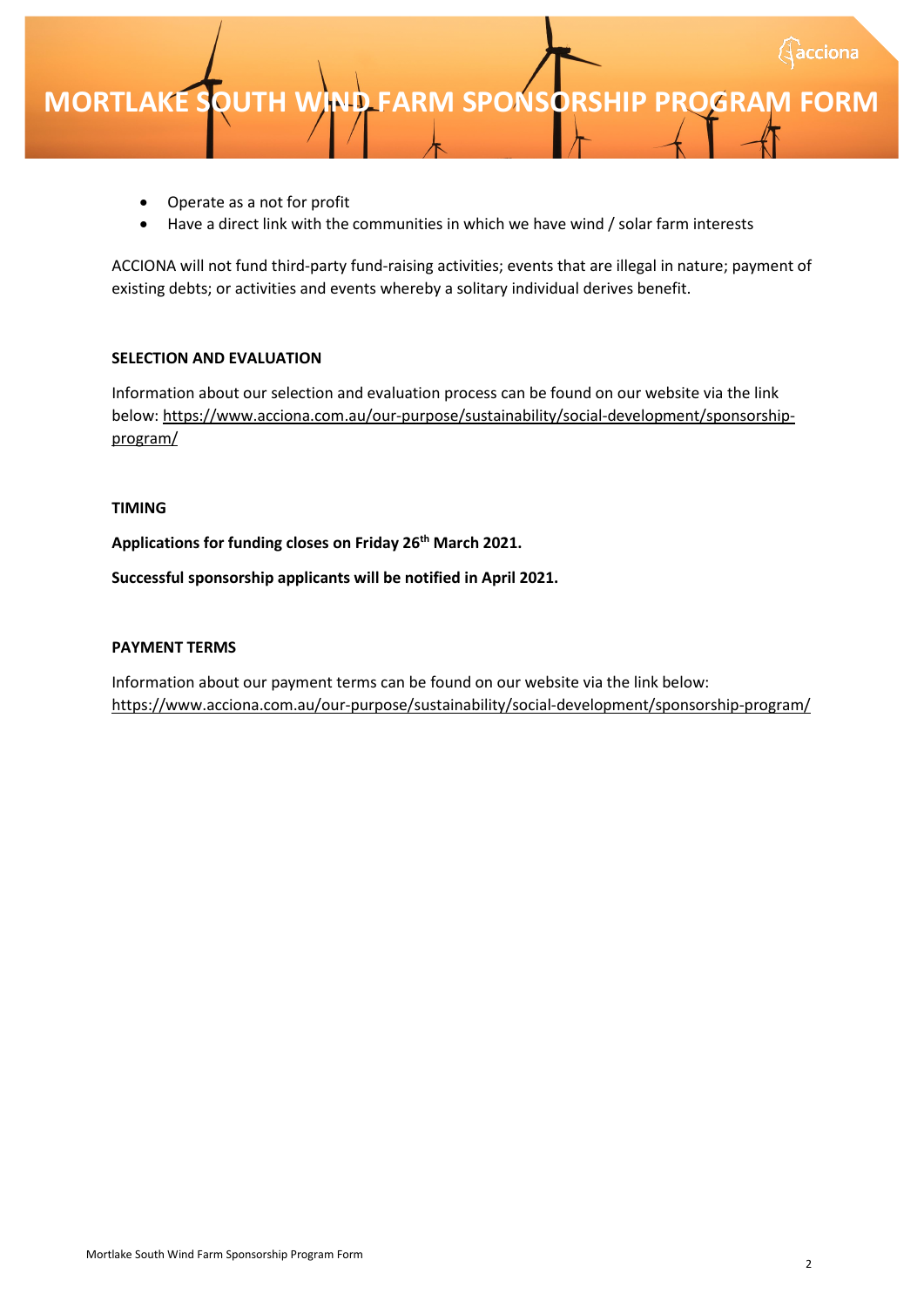#### **MORTLAKE SOUTH WIND FARM SPONSORSHIP PROGRAM FORM**

#### **APPLICATION FORM**

| <b>Organisation Name</b>  | <b>Australian Business</b><br>Name (ABN) |  |
|---------------------------|------------------------------------------|--|
| Organisation details,     |                                          |  |
| please nominate           |                                          |  |
| charitable trust, not for |                                          |  |
| profit, registered        |                                          |  |
| charity, incorporated     |                                          |  |
| society:                  |                                          |  |

## **1. Sponsorship applicant details**

| Name of Person<br>Responsible for the project<br>or event to be sponsored | Street<br>Address |  |
|---------------------------------------------------------------------------|-------------------|--|
| Phone (Business)                                                          | Mobile            |  |
| <b>Email Address</b>                                                      |                   |  |
| Postal Address (if different<br>to above address)                         |                   |  |

## **2. Sponsorship project details**

| Project / Event Name                                           |  |
|----------------------------------------------------------------|--|
|                                                                |  |
| Date for completion of the<br>project or event                 |  |
|                                                                |  |
| Brief description and<br>background to the project or<br>event |  |
|                                                                |  |
| What are the goals and values<br>of your organisation?         |  |

 $\big\{$ acciona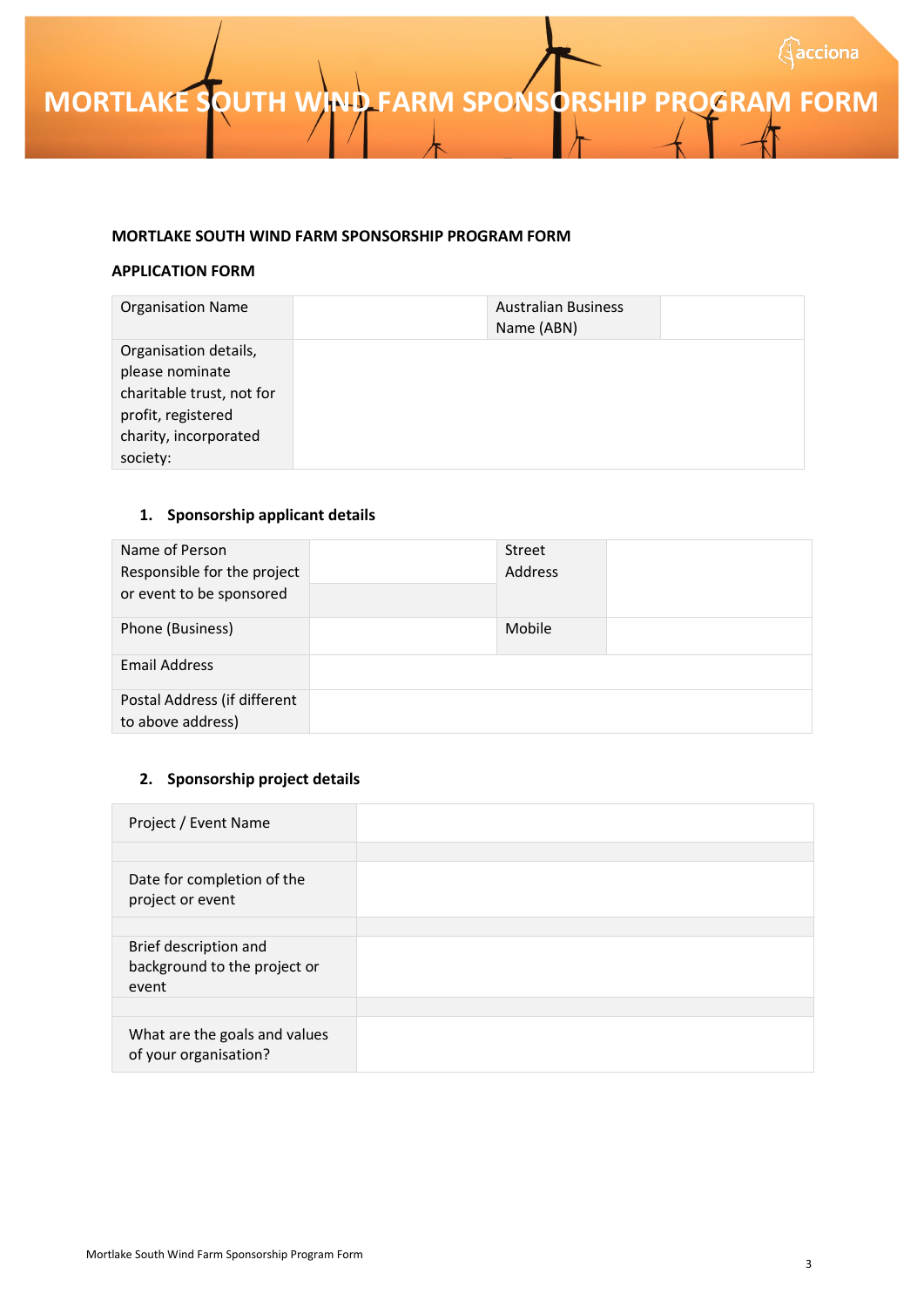# **MORTLAKE SOUTH WIND FARM SPONSORSHIP PROGRAM FORM**

| Describe how your project or<br>event meets the key selection<br>criteria, i.e. promotes<br>sustainability; the<br>environment; conservation;<br>education; health; or culture |  |
|--------------------------------------------------------------------------------------------------------------------------------------------------------------------------------|--|
|                                                                                                                                                                                |  |
| Describe how the community<br>will be involved and benefit<br>from this project or event                                                                                       |  |
|                                                                                                                                                                                |  |
| How will the project or event<br>be promoted?                                                                                                                                  |  |
|                                                                                                                                                                                |  |
| What are the promotion and<br>marketing benefits for<br>ACCIONA of this project or<br>event?                                                                                   |  |
|                                                                                                                                                                                |  |
| What is the timeline for this<br>project or event?                                                                                                                             |  |
|                                                                                                                                                                                |  |
| What are the planned<br>outcomes of this project or<br>event?                                                                                                                  |  |

## **3. Funding details**

| What is the total level of financial<br>support required?                                                                                                                                                                                                                |  |
|--------------------------------------------------------------------------------------------------------------------------------------------------------------------------------------------------------------------------------------------------------------------------|--|
| How much financial support are you<br>seeking from ACCIONA?<br>Have you applied for funding from<br>other sources? Please include details<br>of other funding sources (if<br>applicable) e.g. Government grants,<br>sponsorship from other 'for-profit'<br>organisations |  |
|                                                                                                                                                                                                                                                                          |  |
| If there are other organisations<br>involved in this project, please list<br>these other organisations:                                                                                                                                                                  |  |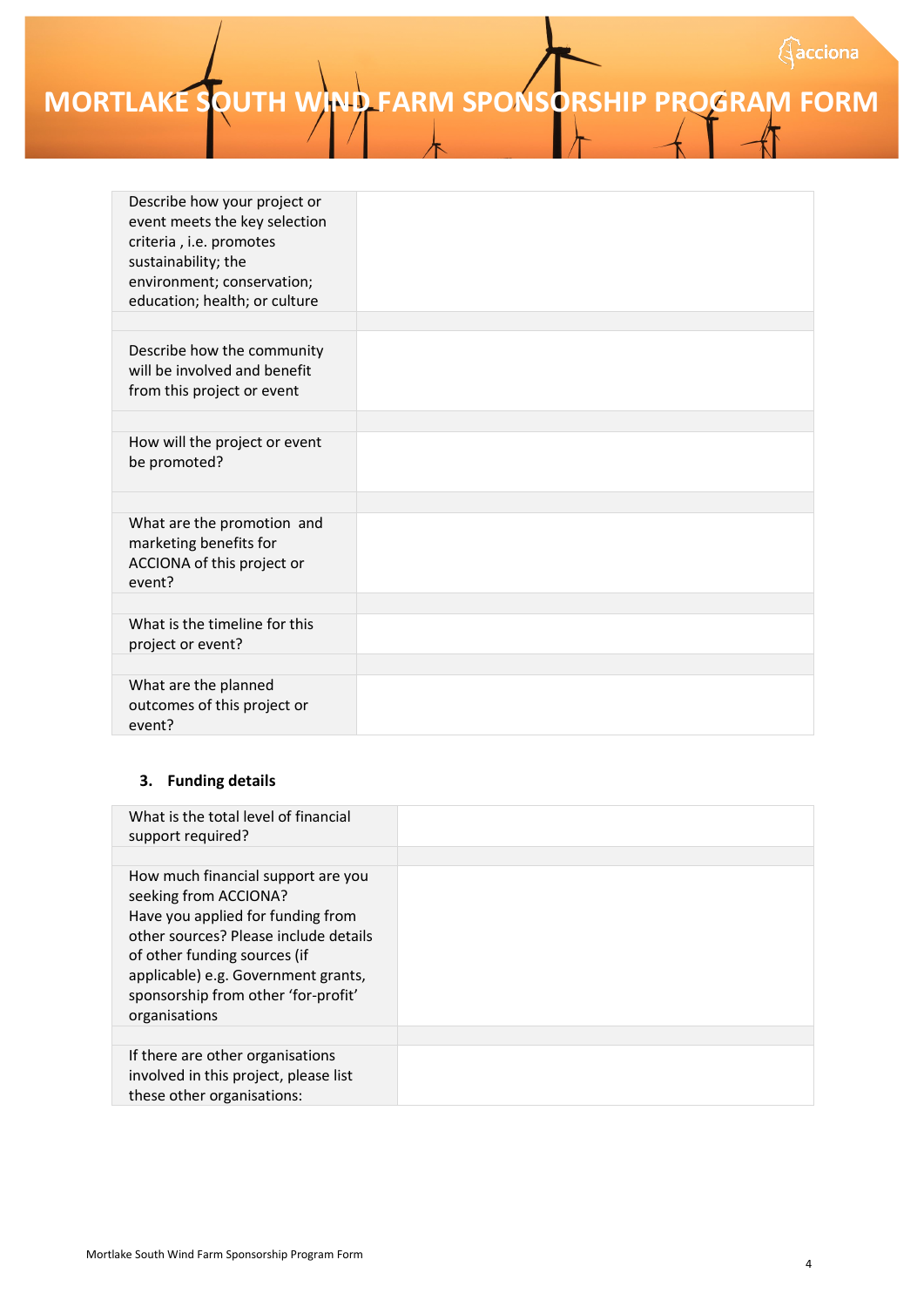# **MORTLAKE SOUTH WIND FARM SPONSORSHIP PROGRAM FORM**

Have you conducted your own funding activities, to raise money for this project? If so, please supply details.

## **4. Further information**

| Have you applied for sponsorship with<br>ACCIONA previously? If so, please supply |  |
|-----------------------------------------------------------------------------------|--|
| details.                                                                          |  |

Please return this application form and written statement to: ACCIONA Community Relations Coordinator

| Email:        | Mortlake South Wind Farm - mortlake@acciona.com |
|---------------|-------------------------------------------------|
| Mail: ACCIONA | Attn: Community and Stakeholder Relations Team  |
|               | Level 38, 360 Elizabeth Street                  |
|               | Melbourne VIC 3000                              |

For further information contact us on 1800 283 550 or visit us a[t www.acciona.com.au](http://www.acciona.com.au/)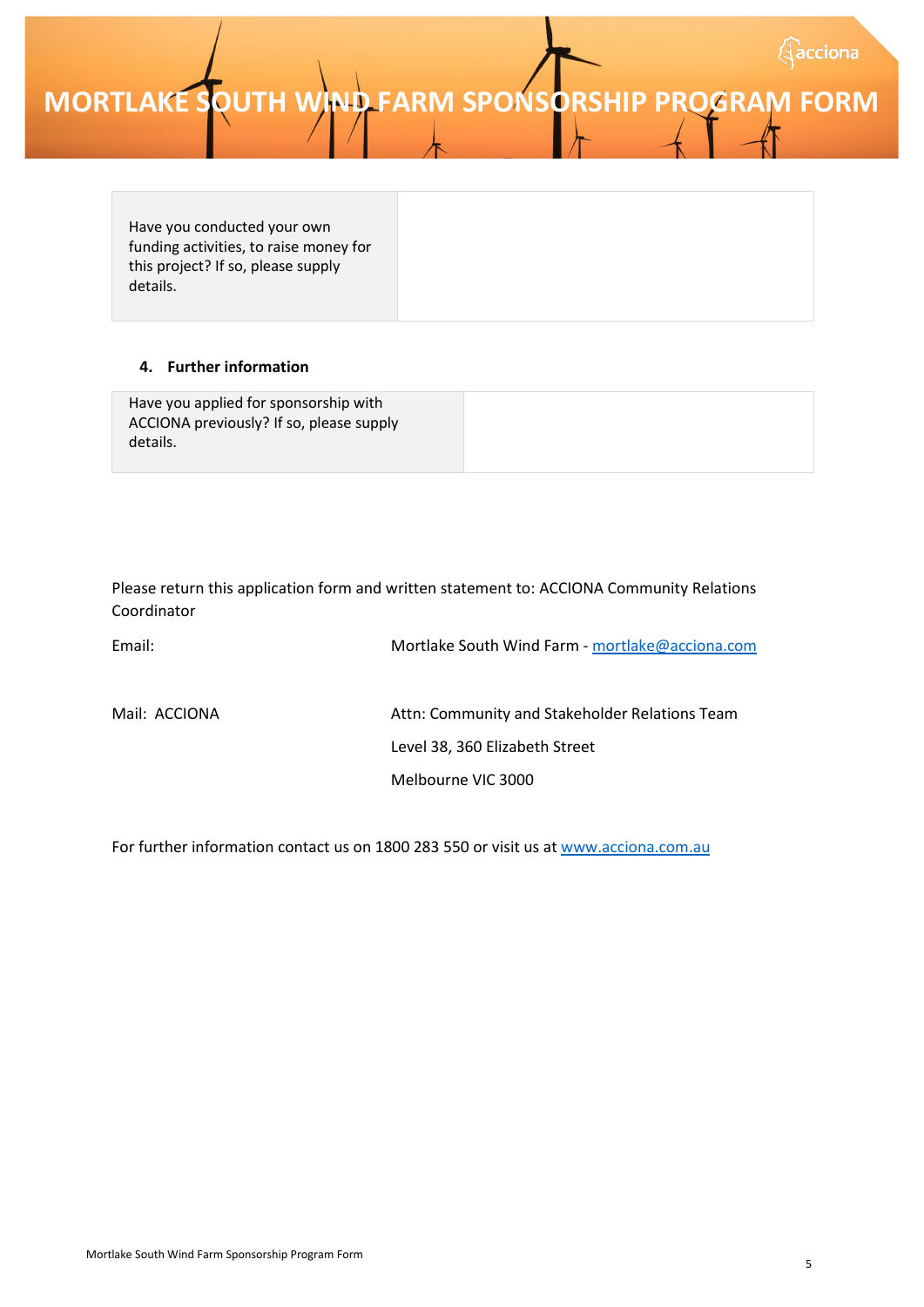## **MORTLAKE SOUTH WIND FARM SPONSORSHIP PROGRAM**

### **ACCIONA Terms and Conditions**

The following terms and conditions apply to all ACCIONA sponsorship applications:

- ACCIONA reserves the right to select:
- successful sponsorship applicants;
- the amount of the sponsorship allocation;
- the method of payment; and

the timing of payment to successful sponsorship applicants in its sole and absolute discretion.

- The decision to allocate sponsorship to successful applicants is final and ACCIONA is not required to provide reasons to unsuccessful sponsorship applicants.
- The sponsorship allocation must only be used and applied solely for the purpose of the project stated in the application. ACCIONA reserves the right to withdraw and request repayment of the sponsorship allocation if the money is not used for the purpose outlined in the application.
- ACCIONA must be advised if the project is no longer proceeding or cannot be completed within the agreed time frames.
- Expenditure of the sponsorship allocation must be completed within six months of receiving payment, unless otherwise agreed with ACCIONA.
- In the case of an application being received for an annual event, a new sponsorship request will need to be lodged each year. Sponsorship requests do not roll over, and the application process resets each year.
- An acquittal form must be submitted to ACCIONA within 60 days after completion of the project. Failure to supply the acquittal form will disqualify the organisation from receiving future funding from ACCIONA.
- Applicants agree to ACCIONA's payment terms, which can be found at [https://www.acciona.com.au/our-purpose/sustainability/social-development/sponsorship](https://www.acciona.com.au/our-purpose/sustainability/social-development/sponsorship-program/)program/ and reserves the right to update these terms at their discretion.
- Successful applicants of the sponsorship program will be required to complete a copy of ACCIONA's Receiving Entity form (F02\_NCCUMP01) prior to receiving any payment. This will be made available once applicants have been advised of their successful application.
- Any unspent sponsorship allocation must be returned to ACCIONA.
- Should the actual total project cost exceed the sponsorship allocation, ACCIONA will not be responsible or obliged to pay any monies in addition to the sponsorship allocation.